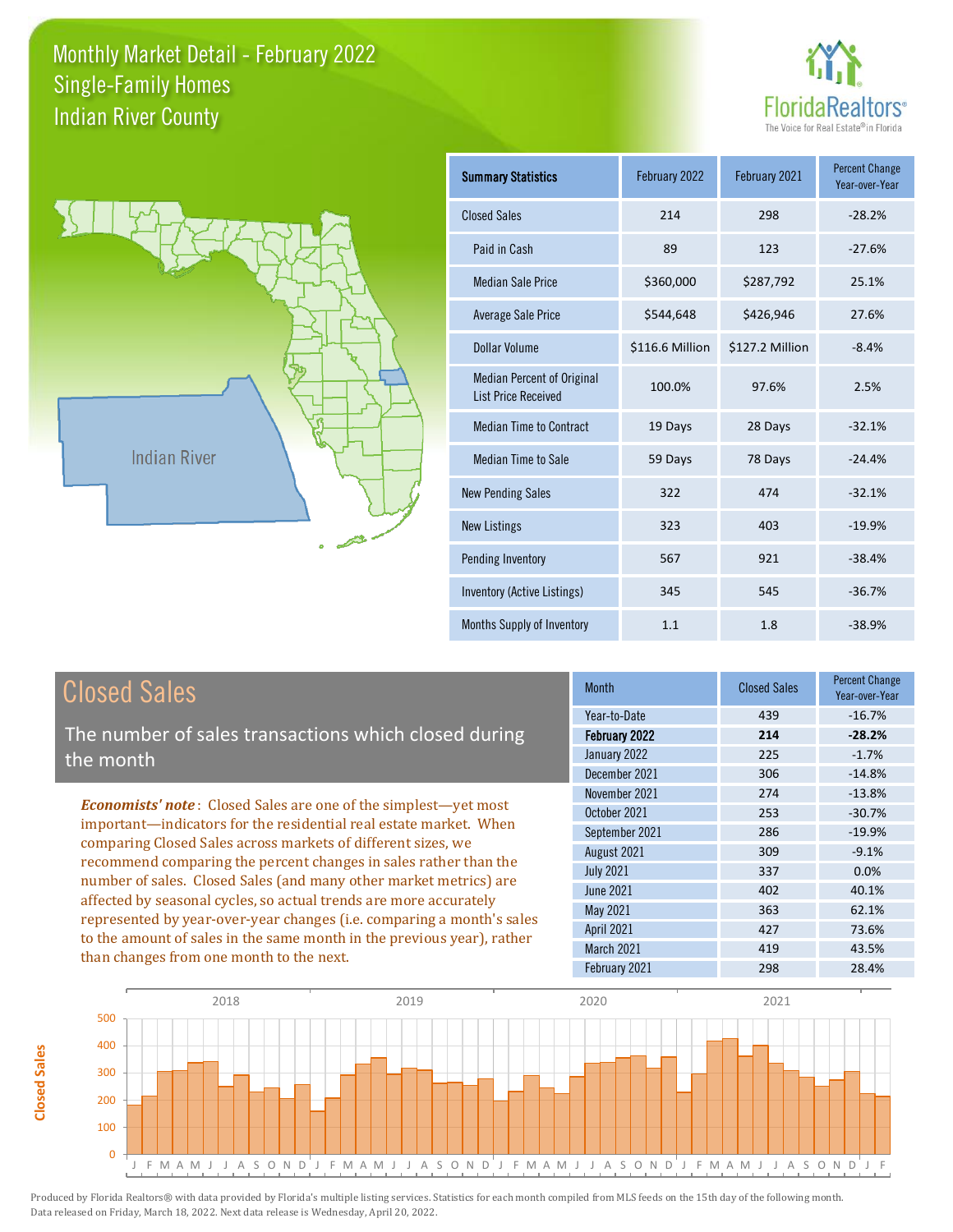

| <b>Cash Sales</b>                                                              | <b>Month</b>      | <b>Cash Sales</b> | <b>Percent Change</b><br>Year-over-Year |
|--------------------------------------------------------------------------------|-------------------|-------------------|-----------------------------------------|
|                                                                                | Year-to-Date      | 193               | $-13.1%$                                |
| The number of Closed Sales during the month in which                           | February 2022     | 89                | $-27.6%$                                |
| buyers exclusively paid in cash                                                | January 2022      | 104               | 5.1%                                    |
|                                                                                | December 2021     | 122               | $-9.6%$                                 |
|                                                                                | November 2021     | 116               | 4.5%                                    |
|                                                                                | October 2021      | 109               | $-13.5%$                                |
| <b>Economists' note:</b> Cash Sales can be a useful indicator of the extent to | September 2021    | 115               | 42.0%                                   |
| which investors are participating in the market. Why? Investors are            | August 2021       | 127               | 24.5%                                   |
| far more likely to have the funds to purchase a home available up front,       | <b>July 2021</b>  | 138               | 38.0%                                   |
| whereas the typical homebuyer requires a mortgage or some other                | June 2021         | 165               | 75.5%                                   |
| form of financing. There are, of course, many possible exceptions, so          | May 2021          | 168               | 140.0%                                  |
| this statistic should be interpreted with care.                                | <b>April 2021</b> | 188               | 121.2%                                  |
|                                                                                | March 2021        | 189               | 60.2%                                   |



# Cash Sales as a Percentage of Closed Sales

The percentage of Closed Sales during the month which were Cash Sales

*Economists' note* : This statistic is simply another way of viewing Cash Sales. The remaining percentages of Closed Sales (i.e. those not paid fully in cash) each month involved some sort of financing, such as mortgages, owner/seller financing, assumed loans, etc.

| <b>Month</b>         | <b>Percent of Closed</b><br>Sales Paid in Cash | <b>Percent Change</b><br>Year-over-Year |
|----------------------|------------------------------------------------|-----------------------------------------|
| Year-to-Date         | 44.0%                                          | 4.5%                                    |
| <b>February 2022</b> | 41.6%                                          | 0.7%                                    |
| January 2022         | 46.2%                                          | 6.9%                                    |
| December 2021        | 39.9%                                          | 6.1%                                    |
| November 2021        | 42.3%                                          | 21.2%                                   |
| October 2021         | 43.1%                                          | 24.9%                                   |
| September 2021       | 40.2%                                          | 77.1%                                   |
| August 2021          | 41.1%                                          | 37.0%                                   |
| <b>July 2021</b>     | 40.9%                                          | 37.7%                                   |
| June 2021            | 41.0%                                          | 25.0%                                   |
| <b>May 2021</b>      | 46.3%                                          | 47.9%                                   |
| <b>April 2021</b>    | 44.0%                                          | 27.2%                                   |
| March 2021           | 45.1%                                          | 11.6%                                   |
| February 2021        | 41.3%                                          | $-5.1%$                                 |

February 2021 123 21.8%



**Cash Sales**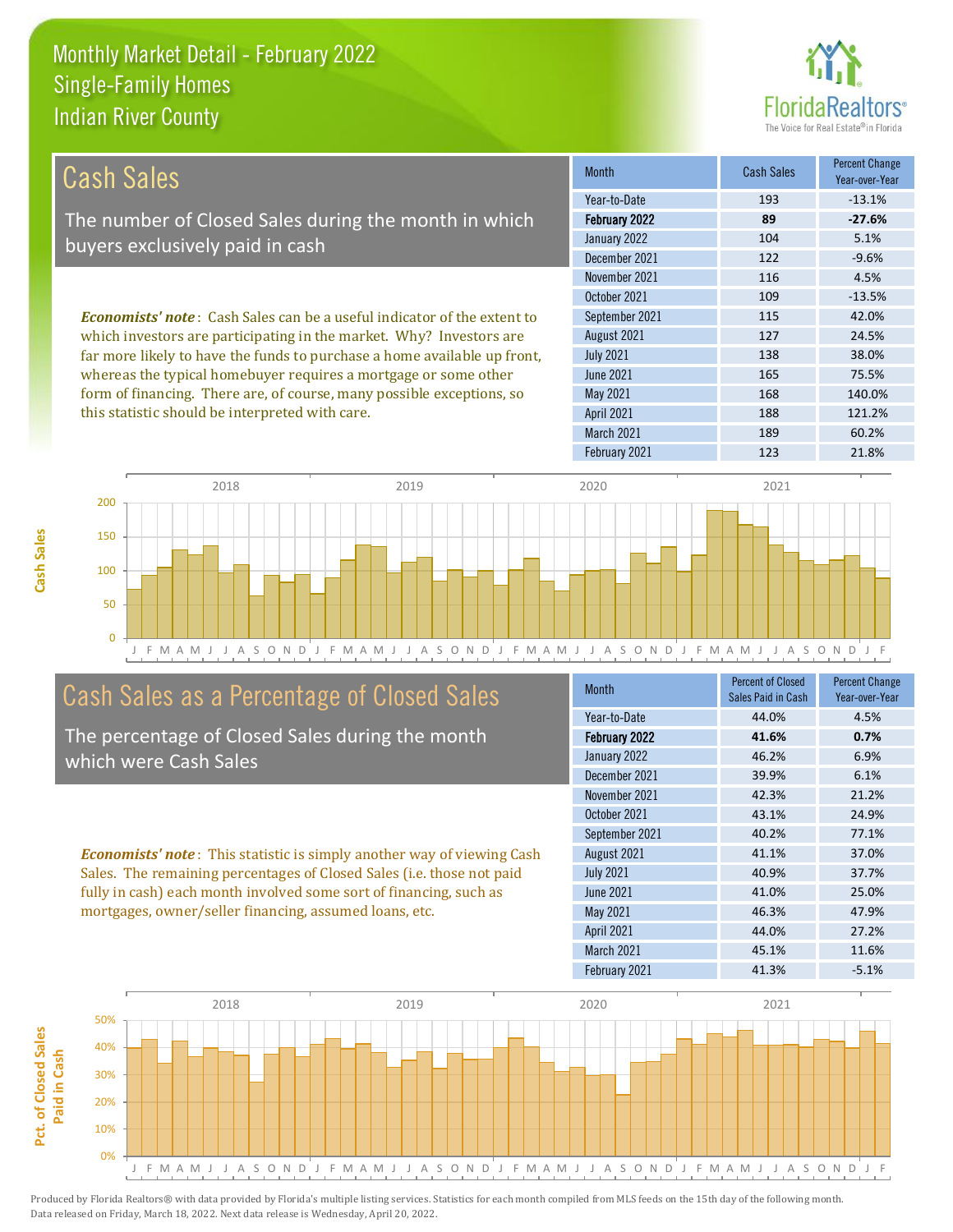

| <b>Median Sale Price</b>                                                  | <b>Month</b>      | <b>Median Sale Price</b> | <b>Percent Change</b><br>Year-over-Year |
|---------------------------------------------------------------------------|-------------------|--------------------------|-----------------------------------------|
|                                                                           | Year-to-Date      | \$359,950                | 24.6%                                   |
| The median sale price reported for the month (i.e. 50%                    | February 2022     | \$360,000                | 25.1%                                   |
| of sales were above and 50% of sales were below)                          | January 2022      | \$355,500                | 21.3%                                   |
|                                                                           | December 2021     | \$340,417                | 14.2%                                   |
|                                                                           | November 2021     | \$349,000                | 23.7%                                   |
| <b>Economists' note:</b> Median Sale Price is our preferred summary       | October 2021      | \$319,000                | 15.6%                                   |
| statistic for price activity because, unlike Average Sale Price, Median   | September 2021    | \$320,000                | 20.8%                                   |
| Sale Price is not sensitive to high sale prices for small numbers of      | August 2021       | \$345,000                | 30.2%                                   |
| homes that may not be characteristic of the market area. Keep in mind     | <b>July 2021</b>  | \$335,000                | 30.2%                                   |
| that median price trends over time are not always solely caused by        | June 2021         | \$330,000                | 24.5%                                   |
| changes in the general value of local real estate. Median sale price only | May 2021          | \$340,000                | 27.1%                                   |
| reflects the values of the homes that sold each month, and the mix of     | <b>April 2021</b> | \$324,900                | 21.7%                                   |
| the types of homes that sell can change over time.                        | <b>March 2021</b> | \$330,123                | 23.4%                                   |
|                                                                           | February 2021     | \$287,792                | 10.7%                                   |



# Average Sale Price

The average sale price reported for the month (i.e. total sales in dollars divided by the number of sales)

*Economists' note* : Usually, we prefer Median Sale Price over Average Sale Price as a summary statistic for home prices. However, Average Sale Price does have its uses—particularly when it is analyzed alongside the Median Sale Price. For one, the relative difference between the two statistics can provide some insight into the market for higher-end homes in an area.

| <b>Month</b>         | <b>Average Sale Price</b> | <b>Percent Change</b><br>Year-over-Year |
|----------------------|---------------------------|-----------------------------------------|
| Year-to-Date         | \$521,520                 | 22.6%                                   |
| <b>February 2022</b> | \$544,648                 | 27.6%                                   |
| January 2022         | \$499,522                 | 17.9%                                   |
| December 2021        | \$565,763                 | 16.8%                                   |
| November 2021        | \$704,020                 | 57.8%                                   |
| October 2021         | \$444,054                 | 14.3%                                   |
| September 2021       | \$416,355                 | 6.9%                                    |
| August 2021          | \$507,015                 | 31.4%                                   |
| <b>July 2021</b>     | \$530,859                 | $-2.9%$                                 |
| <b>June 2021</b>     | \$556,249                 | 56.4%                                   |
| May 2021             | \$592,142                 | 59.5%                                   |
| <b>April 2021</b>    | \$543,358                 | 31.8%                                   |
| March 2021           | \$518,247                 | 18.9%                                   |
| February 2021        | \$426,946                 | 10.8%                                   |



**Average Sale Price Average Sale Price**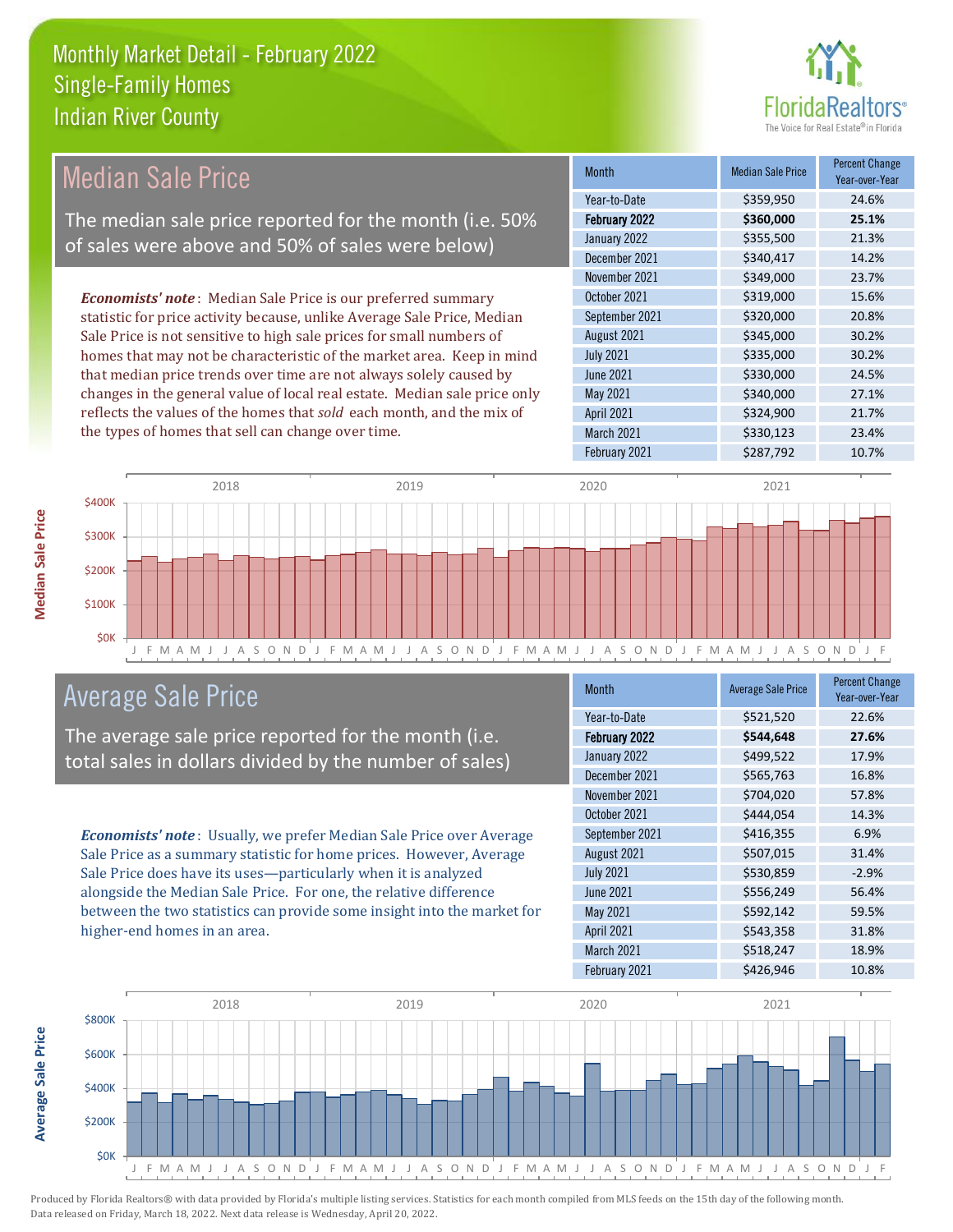# nrs<sup>®</sup>

\$232.0 Million 128.7%

March 2021 **\$217.1 Million** 70.7%

April 2021

February 2021 \$127.2 Million 42.3%

| Dollar Volume                                                                  | <b>Month</b>     | <b>Dollar Volume</b> | <b>Percent Change</b><br>Year-over-Year |
|--------------------------------------------------------------------------------|------------------|----------------------|-----------------------------------------|
|                                                                                | Year-to-Date     | \$228.9 Million      | 2.1%                                    |
| The sum of the sale prices for all sales which closed                          | February 2022    | \$116.6 Million      | $-8.4%$                                 |
| during the month                                                               | January 2022     | \$112.4 Million      | 15.9%                                   |
|                                                                                | December 2021    | \$173.1 Million      | $-0.4%$                                 |
|                                                                                | November 2021    | \$192.9 Million      | 36.0%                                   |
| <b>Economists' note:</b> Dollar Volume is simply the sum of all sale prices in | October 2021     | \$112.3 Million      | $-20.8%$                                |
| a given time period, and can quickly be calculated by multiplying              | September 2021   | \$119.1 Million      | $-14.3%$                                |
| Closed Sales by Average Sale Price. It is a strong indicator of the health     | August 2021      | \$156.7 Million      | 19.4%                                   |
| of the real estate industry in a market, and is of particular interest to      | <b>July 2021</b> | \$178.9 Million      | $-2.9%$                                 |
| real estate professionals, investors, analysts, and government agencies.       | <b>June 2021</b> | \$223.6 Million      | 119.0%                                  |
| Potential home sellers and home buyers, on the other hand, will likely         | May 2021         | \$214.9 Million      | 158.4%                                  |



# Median Percent of Original List Price Received

be better served by paying attention to trends in the two components

of Dollar Volume (i.e. sales and prices) individually.

The median of the sale price (as a percentage of the original list price) across all properties selling during the month

*Economists' note* : The Median Percent of Original List Price Received is useful as an indicator of market recovery, since it typically rises as buyers realize that the market may be moving away from them and they need to match the selling price (or better it) in order to get a contract on the house. This is usually the last measure to indicate a market has shifted from down to up, so it is what we would call a *lagging* indicator.

**Med. Pct. of Orig.** 

Med. Pct. of Orig.

**Dollar Volume**

Dollar Volume

| <b>Month</b>         | Med. Pct. of Orig.<br><b>List Price Received</b> | <b>Percent Change</b><br>Year-over-Year |
|----------------------|--------------------------------------------------|-----------------------------------------|
| Year-to-Date         | 100.0%                                           | 2.5%                                    |
| <b>February 2022</b> | 100.0%                                           | 2.5%                                    |
| January 2022         | 100.0%                                           | 2.5%                                    |
| December 2021        | 100.0%                                           | 2.7%                                    |
| November 2021        | 100.0%                                           | 2.1%                                    |
| October 2021         | 100.0%                                           | 3.0%                                    |
| September 2021       | 100.0%                                           | 2.8%                                    |
| August 2021          | 100.0%                                           | 3.4%                                    |
| <b>July 2021</b>     | 100.0%                                           | 4.2%                                    |
| <b>June 2021</b>     | 100.0%                                           | 4.7%                                    |
| May 2021             | 100.0%                                           | 4.4%                                    |
| <b>April 2021</b>    | 98.9%                                            | 3.2%                                    |
| March 2021           | 98.9%                                            | 4.1%                                    |
| February 2021        | 97.6%                                            | 1.8%                                    |

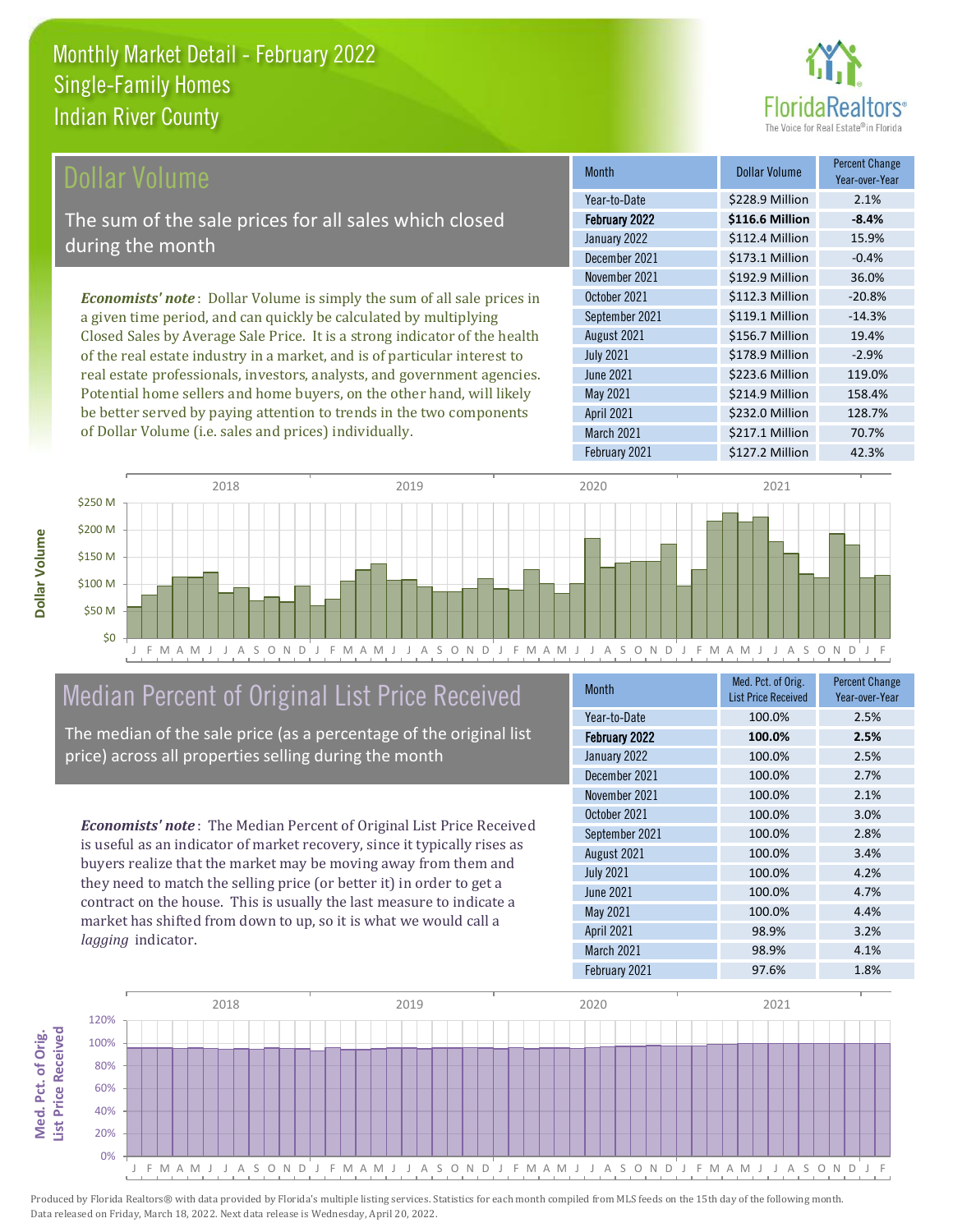

# Median Time to Contract

The median number of days between the listing date and contract date for all Closed Sales during the month

*Economists' note* : Like Time to Sale, Time to Contract is a measure of the length of the home selling process calculated for sales which closed during the month. The difference is that Time to Contract measures the number of days between the initial listing of a property and the signing of the contract which eventually led to the closing of the sale. When the gap between Median Time to Contract and Median Time to Sale grows, it is usually a sign of longer closing times and/or declining numbers of cash sales.

| <b>Month</b>      | Median Time to<br>Contract | <b>Percent Change</b><br>Year-over-Year |
|-------------------|----------------------------|-----------------------------------------|
| Year-to-Date      | 18 Days                    | $-35.7%$                                |
| February 2022     | 19 Days                    | $-32.1%$                                |
| January 2022      | 17 Days                    | $-37.0%$                                |
| December 2021     | 15 Days                    | $-44.4%$                                |
| November 2021     | 19 Days                    | $-32.1%$                                |
| October 2021      | 15 Days                    | $-59.5%$                                |
| September 2021    | 16 Days                    | $-61.0%$                                |
| August 2021       | 13 Days                    | $-75.0%$                                |
| <b>July 2021</b>  | 13 Days                    | $-82.2%$                                |
| <b>June 2021</b>  | 13 Days                    | $-78.7%$                                |
| May 2021          | 15 Days                    | $-64.3%$                                |
| <b>April 2021</b> | 13 Days                    | $-63.9%$                                |
| March 2021        | 22 Days                    | $-62.1%$                                |
| February 2021     | 28 Days                    | $-52.5%$                                |



# Median Time to Sale

The median number of days between the listing date and closing date for all Closed Sales during the month

*Economists' note* : Time to Sale is a measure of the length of the home selling process, calculated as the number of days between the initial listing of a property and the closing of the sale. *Median* Time to Sale is the amount of time the "middle" property selling this month was on the market. That is, 50% of homes selling this month took *less* time to sell, and 50% of homes took *more* time to sell. Median Time to Sale gives a more accurate picture than Average Time to Sale, which can be skewed upward by small numbers of properties taking an abnormally long time to sell.

| <b>Month</b>      | <b>Median Time to Sale</b> | <b>Percent Change</b><br>Year-over-Year |
|-------------------|----------------------------|-----------------------------------------|
| Year-to-Date      | 63 Days                    | $-19.2%$                                |
| February 2022     | 59 Days                    | $-24.4%$                                |
| January 2022      | 65 Days                    | $-16.7%$                                |
| December 2021     | 60 Days                    | $-22.1%$                                |
| November 2021     | 59 Days                    | $-14.5%$                                |
| October 2021      | 56 Days                    | $-36.4%$                                |
| September 2021    | 59 Days                    | $-34.4%$                                |
| August 2021       | 58 Days                    | $-44.2%$                                |
| <b>July 2021</b>  | 61 Days                    | $-48.7%$                                |
| <b>June 2021</b>  | 62 Days                    | $-39.8%$                                |
| May 2021          | 60 Days                    | $-33.3%$                                |
| <b>April 2021</b> | 63 Days                    | $-29.2%$                                |
| March 2021        | 77 Days                    | $-26.0%$                                |
| February 2021     | 78 Days                    | $-21.2%$                                |



**Median Time to** 

**Median Time to**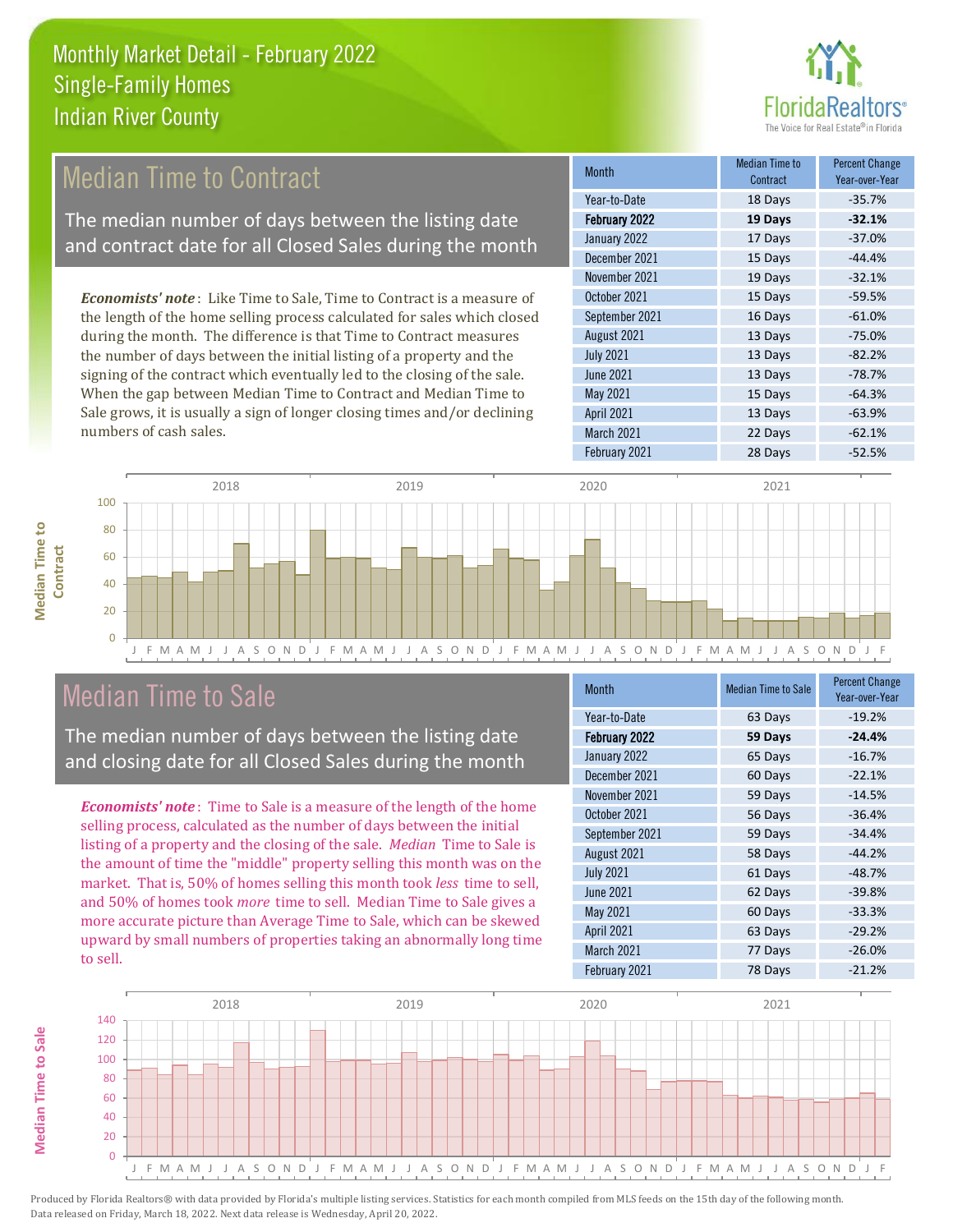

| <b>New Pending Sales</b>                                                      | <b>Month</b>      | <b>New Pending Sales</b> | <b>Percent Change</b><br>Year-over-Year |
|-------------------------------------------------------------------------------|-------------------|--------------------------|-----------------------------------------|
|                                                                               | Year-to-Date      | 598                      | $-32.9%$                                |
| The number of listed properties that went under                               | February 2022     | 322                      | $-32.1%$                                |
| contract during the month                                                     | January 2022      | 276                      | $-33.8%$                                |
|                                                                               | December 2021     | 224                      | $-17.3%$                                |
|                                                                               | November 2021     | 299                      | $-6.6%$                                 |
| <b>Economists' note:</b> Because of the typical length of time it takes for a | October 2021      | 294                      | $-26.3%$                                |
| sale to close, economists consider Pending Sales to be a decent               | September 2021    | 279                      | $-24.2%$                                |
| indicator of potential future Closed Sales. It is important to bear in        | August 2021       | 284                      | $-31.9%$                                |
| mind, however, that not all Pending Sales will be closed successfully.        | <b>July 2021</b>  | 294                      | $-22.0%$                                |
| So, the effectiveness of Pending Sales as a future indicator of Closed        | <b>June 2021</b>  | 332                      | $-17.6%$                                |
| Sales is susceptible to changes in market conditions such as the              | May 2021          | 399                      | 3.4%                                    |
| availability of financing for homebuyers and the inventory of                 | <b>April 2021</b> | 393                      | 113.6%                                  |
| distressed properties for sale.                                               | March 2021        | 490                      | 76.9%                                   |



# New Listings

The number of properties put onto the market during the month

*Economists' note* : New Listings tend to rise in delayed response to increasing prices, so they are often seen as a lagging indicator of market health. As prices rise, potential sellers raise their estimations of value—and in the most recent cycle, rising prices have freed up many potential sellers who were previously underwater on their mortgages. Note that in our calculations, we take care to not include properties that were recently taken off the market and quickly relisted, since these are not really *new* listings.

Data released on Friday, March 18, 2022. Next data release is Wednesday, April 20, 2022.

| <b>Month</b>      | <b>New Listings</b> | <b>Percent Change</b><br>Year-over-Year |
|-------------------|---------------------|-----------------------------------------|
| Year-to-Date      | 615                 | $-17.7%$                                |
| February 2022     | 323                 | $-19.9%$                                |
| January 2022      | 292                 | $-15.1%$                                |
| December 2021     | 213                 | $-19.0%$                                |
| November 2021     | 271                 | $-9.1%$                                 |
| October 2021      | 304                 | $-14.6%$                                |
| September 2021    | 297                 | $-17.0%$                                |
| August 2021       | 313                 | $-2.5%$                                 |
| <b>July 2021</b>  | 358                 | 9.5%                                    |
| <b>June 2021</b>  | 369                 | 0.3%                                    |
| May 2021          | 329                 | $-36.5%$                                |
| <b>April 2021</b> | 368                 | 23.5%                                   |
| March 2021        | 479                 | 36.9%                                   |
| February 2021     | 403                 | 12.3%                                   |



Produced by Florida Realtors® with data provided by Florida's multiple listing services. Statistics for each month compiled from MLS feeds on the 15th day of the following month.

**New Listings**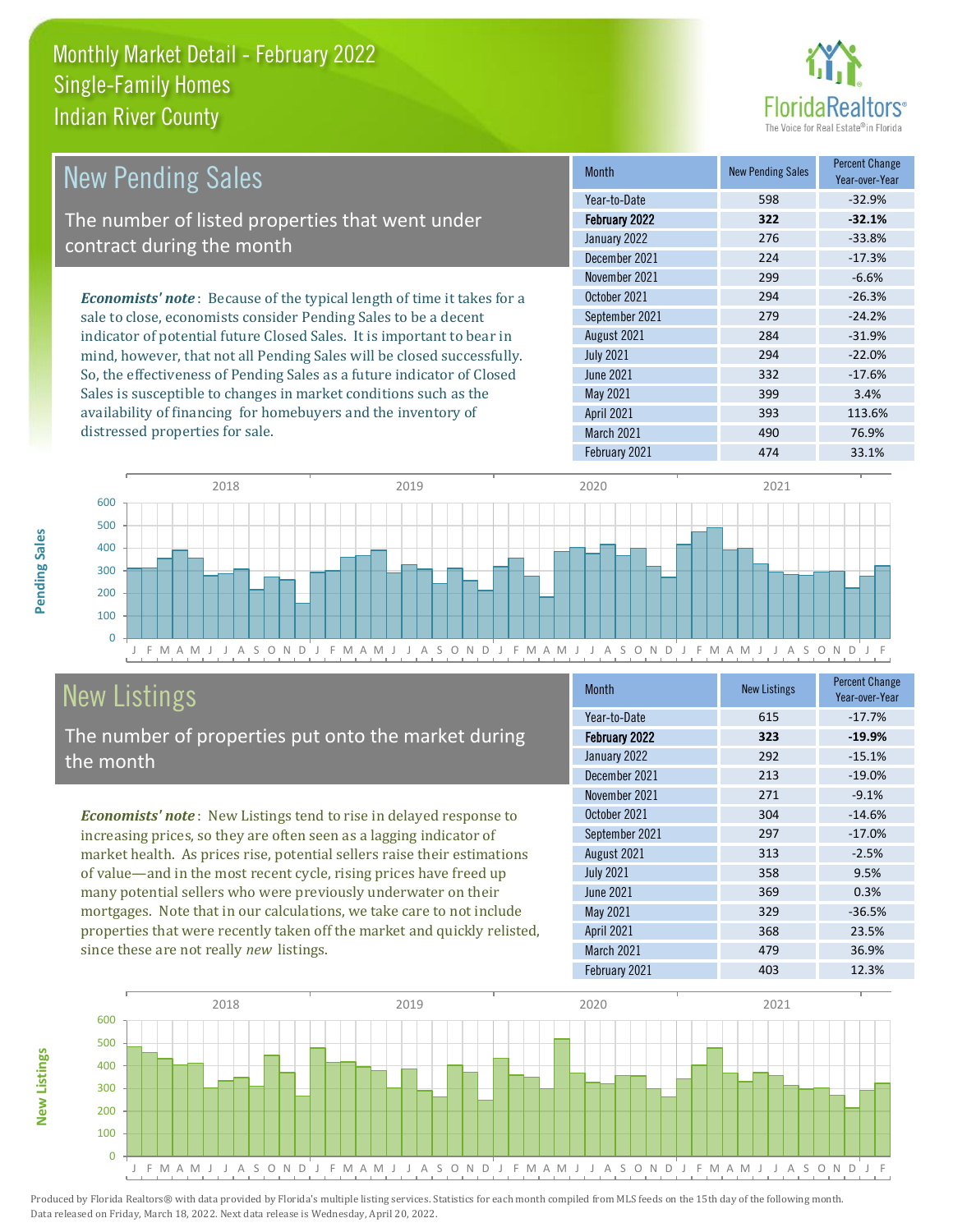

| Inventory (Active Listings)                                                                                                                                                                                                                                                                  | <b>Month</b>      | Inventory | <b>Percent Change</b><br>Year-over-Year |
|----------------------------------------------------------------------------------------------------------------------------------------------------------------------------------------------------------------------------------------------------------------------------------------------|-------------------|-----------|-----------------------------------------|
|                                                                                                                                                                                                                                                                                              | YTD (Monthly Avg) | 352       | $-39.6%$                                |
| The number of property listings active at the end of                                                                                                                                                                                                                                         | February 2022     | 345       | $-36.7%$                                |
| the month                                                                                                                                                                                                                                                                                    | January 2022      | 358       | $-42.2%$                                |
|                                                                                                                                                                                                                                                                                              | December 2021     | 331       | $-52.2%$                                |
|                                                                                                                                                                                                                                                                                              | November 2021     | 355       | $-51.6%$                                |
| <b>Economists' note:</b> There are a number of ways to define and calculate<br>Inventory. Our method is to simply count the number of active listings<br>$\mathbf{a}$ , and $\mathbf{a}$ , and $\mathbf{a}$ , and $\mathbf{a}$ , and $\mathbf{a}$ , and $\mathbf{a}$ , and $\mathbf{a}$<br>. | October 2021      | 403       | $-47.9%$                                |
|                                                                                                                                                                                                                                                                                              | September 2021    | 424       | $-49.8%$                                |
|                                                                                                                                                                                                                                                                                              | August 2021       | 420       | $-52.5%$                                |

on the last day of the month, and hold this number to compare with the same month the following year. Inventory rises when New Listings are outpacing the number of listings that go off-market (regardless of whether they actually sell). Likewise, it falls when New Listings aren't keeping up with the rate at which homes are going off-market.

| ічшін                    | <b>ILIVELILUI V</b> | Year-over-Year |
|--------------------------|---------------------|----------------|
| <b>YTD (Monthly Avg)</b> | 352                 | $-39.6%$       |
| February 2022            | 345                 | $-36.7%$       |
| January 2022             | 358                 | $-42.2%$       |
| December 2021            | 331                 | $-52.2%$       |
| November 2021            | 355                 | $-51.6%$       |
| October 2021             | 403                 | $-47.9%$       |
| September 2021           | 424                 | $-49.8%$       |
| August 2021              | 420                 | $-52.5%$       |
| <b>July 2021</b>         | 418                 | $-60.3%$       |
| June 2021                | 369                 | $-67.9%$       |
| May 2021                 | 335                 | $-77.2%$       |
| <b>April 2021</b>        | 413                 | $-71.3%$       |
| March 2021               | 489                 | $-65.9%$       |
| February 2021            | 545                 | $-60.6%$       |



# Months Supply of Inventory

An estimate of the number of months it will take to deplete the current Inventory given recent sales rates

*Economists' note* : MSI is a useful indicator of market conditions. The benchmark for a balanced market (favoring neither buyer nor seller) is 5.5 months of inventory. Anything higher is traditionally a buyers' market, and anything lower is a sellers' market. There is no single accepted way of calculating MSI. A common method is to divide current Inventory by the most recent month's Closed Sales count, but this count is a usually poor predictor of future Closed Sales due to seasonal cycles. To eliminate seasonal effects, we use the 12-month average of monthly Closed Sales instead.

| <b>YTD (Monthly Avg)</b><br>1.1<br>$-45.0%$ |
|---------------------------------------------|
|                                             |
| February 2022<br>1.1<br>$-38.9%$            |
| January 2022<br>1.1<br>$-47.6%$             |
| December 2021<br>1.0<br>$-56.5%$            |
| November 2021<br>1.1<br>$-56.0%$            |
| October 2021<br>1.2<br>$-55.6%$             |
| September 2021<br>1.2<br>$-61.3%$           |
| August 2021<br>1.2<br>$-63.6%$              |
| <b>July 2021</b><br>1.2<br>$-70.0%$         |
| June 2021<br>1.1<br>$-75.0%$                |
| May 2021<br>1.0<br>$-81.8%$                 |
| <b>April 2021</b><br>1.3<br>$-75.0%$        |
| March 2021<br>1.6<br>$-68.6%$               |
| February 2021<br>1.8<br>$-63.3%$            |

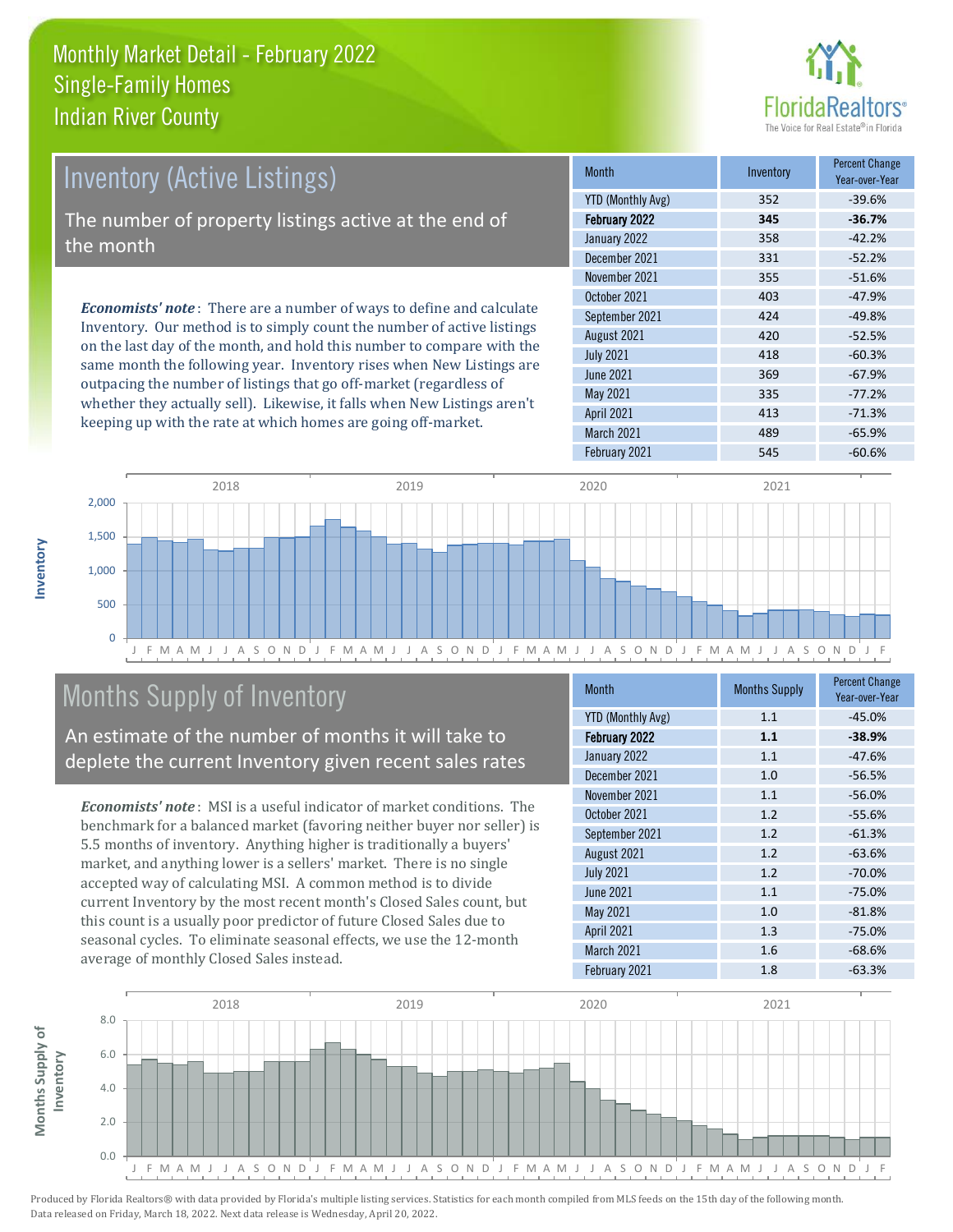# ealtors®

Year-over-Year

# Closed Sales by Sale Price

The number of sales transactions which closed during the month

*Economists' note:* Closed Sales are one of the simplest—yet most important—indicators for the residential real estate market. When comparing Closed Sales across markets of different sizes, we recommend comparing the percent changes in sales rather than the number of sales. Closed Sales (and many other market metrics) are affected by seasonal cycles, so actual trends are more accurately represented by year-over-year changes (i.e. comparing a month's sales to the amount of sales in the same month in the previous year), rather than changes from one month to the next.



# Median Time to Contract by Sale Price

The median number of days between the listing date and contract date for all Closed Sales during the month

*Economists' note* : Like Time to Sale, Time to Contract is a measure of the length of the home selling process calculated for sales which closed during the month. The difference is that Time to Contract measures the number of days between the initial listing of a property and the signing of the contract which eventually led to the closing of the sale. When the gap between Median Time to Contract and Median Time to Sale grows, it is usually a sign of longer closing times and/or declining numbers of cash sales.

| <b>Sale Price</b>     | Median Time to<br>Contract | <b>Percent Change</b><br>Year-over-Year |
|-----------------------|----------------------------|-----------------------------------------|
| Less than \$50,000    | (No Sales)                 | N/A                                     |
| \$50,000 - \$99,999   | (No Sales)                 | N/A                                     |
| $$100,000 - $149,999$ | 71 Days                    | 255.0%                                  |
| $$150,000 - $199,999$ | 39 Days                    | 56.0%                                   |
| \$200,000 - \$249,999 | 9 Days                     | $-60.9%$                                |
| \$250,000 - \$299,999 | 22 Days                    | $-15.4%$                                |
| \$300,000 - \$399,999 | 13 Days                    | $-50.0\%$                               |
| \$400,000 - \$599,999 | 21 Days                    | $-53.3%$                                |
| \$600,000 - \$999,999 | 20 Days                    | $-67.2%$                                |
| $$1,000,000$ or more  | 29 Days                    | $-78.7%$                                |

\$100,000 - \$149,999 6 -14.3%

Less than  $$50,000$  0 0 N/A \$50,000 - \$99,999 0 0 N/A

Sale Price Closed Sales Percent Change



\$150,000 - \$199,999 7 -79.4% \$200,000 - \$249,999 23 -59.6% \$400,000 - \$599,999 44 22.2% \$600,000 - \$999,999 25 -7.4% \$250,000 - \$299,999 34 -45.2% \$300,000 - \$399,999 57 -6.6%

February 2021 February 2022

Produced by Florida Realtors® with data provided by Florida's multiple listing services. Statistics for each month compiled from MLS feeds on the 15th day of the following month. Data released on Friday, March 18, 2022. Next data release is Wednesday, April 20, 2022.

**Median Time to Contract**

**Median Time to Contract**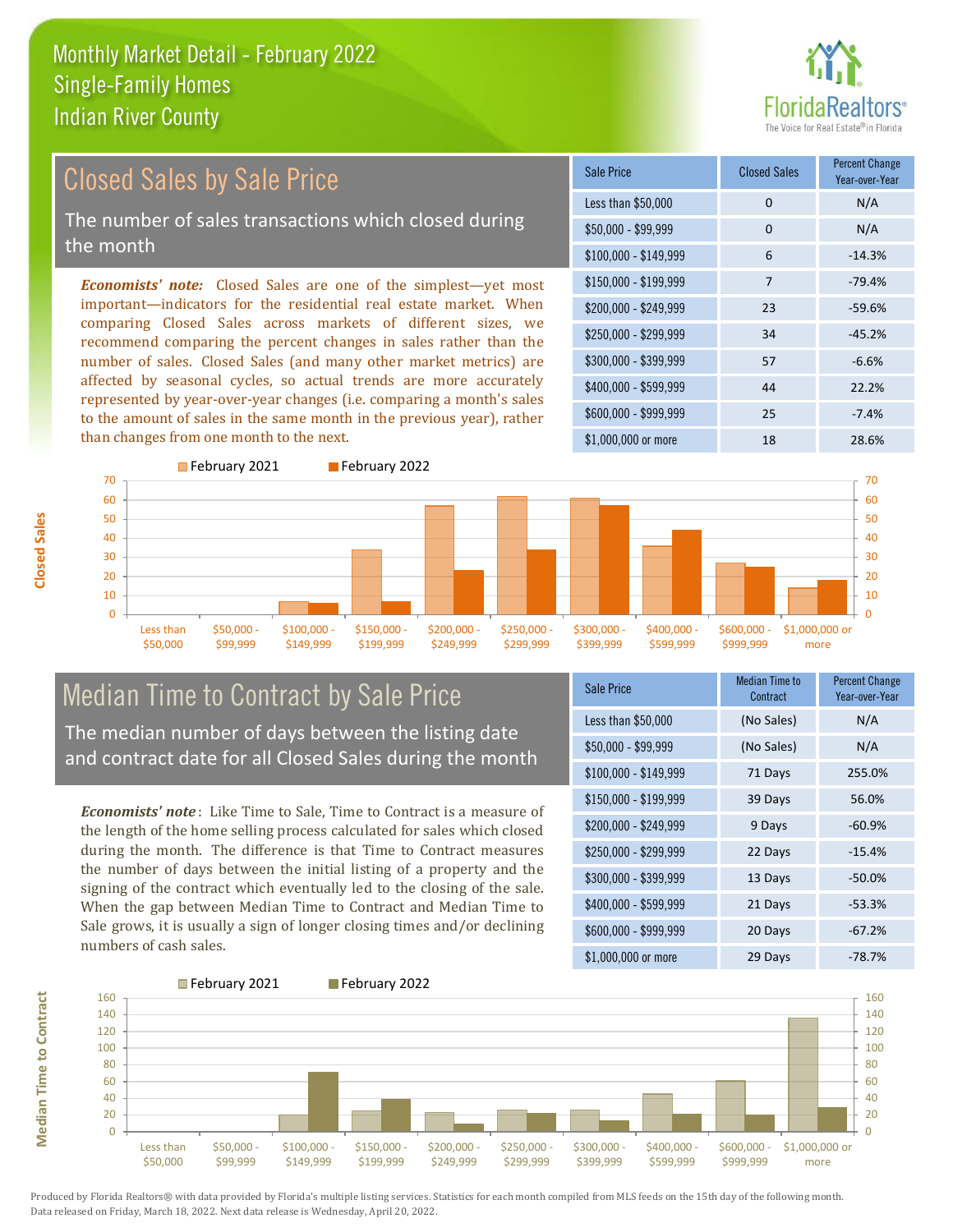# New Listings by Initial Listing Price

The number of properties put onto the market during the month

*Economists' note:* New Listings tend to rise in delayed response to increasing prices, so they are often seen as a lagging indicator of market health. As prices rise, potential sellers raise their estimations of value—and in the most recent cycle, rising prices have freed up many potential sellers who were previously underwater on their mortgages. Note that in our calculations, we take care to not include properties that were recently taken off the market and quickly relisted, since these are not really *new* listings.

| <b>Initial Listing Price</b> | <b>New Listings</b> | <b>Percent Change</b><br>Year-over-Year |
|------------------------------|---------------------|-----------------------------------------|
| Less than \$50,000           | $\overline{2}$      | N/A                                     |
| $$50,000 - $99,999$          | $\Omega$            | $-100.0%$                               |
| $$100,000 - $149,999$        | 0                   | $-100.0%$                               |
| $$150,000 - $199,999$        | 9                   | $-71.0%$                                |
| $$200,000 - $249,999$        | 32                  | $-36.0%$                                |
| \$250,000 - \$299,999        | 50                  | $-35.9%$                                |
| \$300,000 - \$399,999        | 95                  | 6.7%                                    |
| \$400,000 - \$599,999        | 71                  | 36.5%                                   |
| $$600,000 - $999,999$        | 31                  | $-27.9%$                                |
| $$1,000,000$ or more         | 33                  | $-29.8%$                                |





# Inventory by Current Listing Price The number of property listings active at the end of the month

\$50,000 - \$99,999

*Economists' note* : There are a number of ways to define and calculate Inventory. Our method is to simply count the number of active listings on the last day of the month, and hold this number to compare with the same month the following year. Inventory rises when New Listings are outpacing the number of listings that go off-market (regardless of whether they actually sell). Likewise, it falls when New Listings aren't keeping up with the rate at which homes are going off-market.

| <b>Current Listing Price</b> | Inventory     | <b>Percent Change</b><br>Year-over-Year |
|------------------------------|---------------|-----------------------------------------|
| Less than \$50,000           | 2             | N/A                                     |
| \$50,000 - \$99,999          | $\Omega$      | $-100.0%$                               |
| $$100,000 - $149,999$        | $\mathcal{P}$ | $-80.0%$                                |
| $$150,000 - $199,999$        | 8             | $-82.2%$                                |
| \$200,000 - \$249,999        | 27            | $-53.4%$                                |
| \$250,000 - \$299,999        | 44            | $-37.1%$                                |
| \$300,000 - \$399,999        | 84            | $-17.6%$                                |
| \$400,000 - \$599,999        | 65            | 8.3%                                    |
| \$600,000 - \$999,999        | 29            | $-58.0%$                                |
| $$1,000,000$ or more         | 84            | $-35.4%$                                |



Produced by Florida Realtors® with data provided by Florida's multiple listing services. Statistics for each month compiled from MLS feeds on the 15th day of the following month.

Data released on Friday, March 18, 2022. Next data release is Wednesday, April 20, 2022.

> Less than \$50,000

**Inventory**